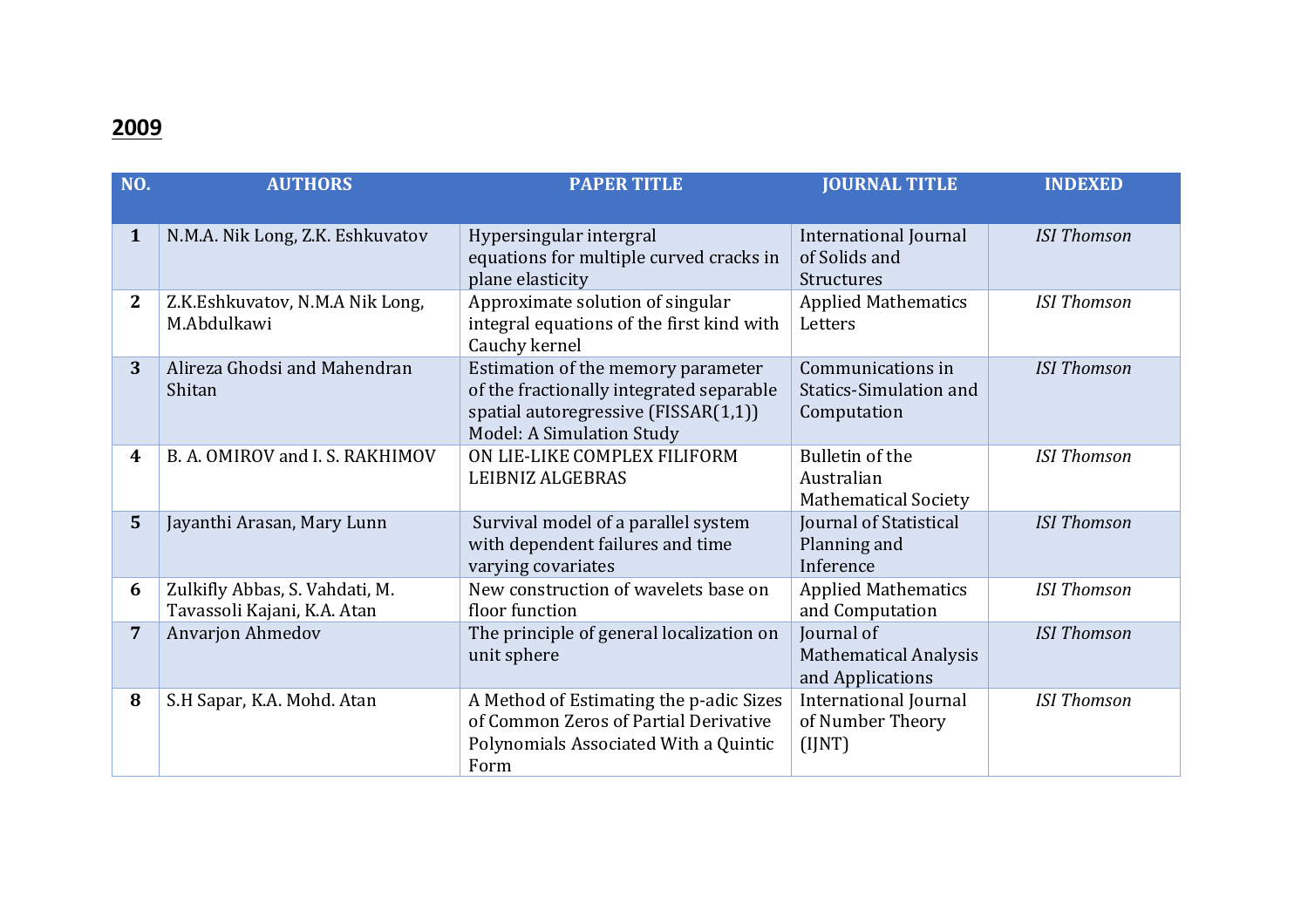| 9  | M. Habshah, M.R. Norazan and<br>A.H.M. Rahmatullah Imon                                        | The Performance of Diagnostic-Robust<br>Generalized Potentials for the<br><b>Identification of Mutliple High</b><br>Leverage Points in Linear Regression | Journal of Applied<br><b>Statistics</b>                 | <b>ISI Thomson</b>                        |
|----|------------------------------------------------------------------------------------------------|----------------------------------------------------------------------------------------------------------------------------------------------------------|---------------------------------------------------------|-------------------------------------------|
| 10 | Samir Karaa, Mohamed Othman                                                                    | Two-level compact implicit schemes<br>for three-dimensional parabolic<br>problems                                                                        | Computers &<br>Mathematics with<br>Applications         | <b>ISI Thomson</b>                        |
| 11 | S.P. Toh & Hishamuddin Zainuddin                                                               | Proof of Kochen-Specker Theorem :<br>Conversion of Product Rule to Sum<br>Rule                                                                           | Chin. Phys. Lett.                                       | Scopus, ISI Thomson                       |
| 12 | Yee Leng Eow, Wan Zah Wan Ali,<br>Rosnaini Mahmud and Roselan<br>Baki                          | Form one students' engagement with<br>computer games and its effect on their<br>academic achievement in a Malaysian<br>secondary school                  | <b>Computer Education</b><br>an International<br>Jurnal | Scopus, Thomson ISI                       |
| 13 | Hassan Soleimani, Zulkifly Abbas,<br>Kaida Khalid, Noorhana Yahya and<br>Hojjatollah Soleiman  | Determination of Reflection and<br>Transmission Coefficient of Ptfe at X-<br>Band Frequency Using NRW and FEM<br>Methods                                 | Solid State Science<br>and Technology                   | Elsevier, Scopus                          |
| 14 | Z.Zalita, S.A.Halim,<br>K.P.Lim,Z.A.Talib,Z.Hishamuddin<br>and C.P.Walter                      | <b>Electrical Transport Properties of</b><br>La0.67(Sr1-xBax)0.33 Mn0.89Ti0.103<br>Perovskite Manganite                                                  | Solid State Science<br>and Technology                   | Elsevier, Scopus                          |
| 15 | Abdo Mohd Meftah, Elias Saion,<br>Mohd Maarof b Hj Abd Moksin and<br>Hishamuddin b Zainuddin   | Absorbance of Nickel<br>Nanoparticles/Polyaniline Composite<br><b>Films Prepared by Radiation</b><br>Technique                                           | Solid State Science<br>and Technology                   | Elsevier, Scopus                          |
| 16 | Mohammad Reza HeidariNezhad,<br>Zuriati Ahmad Zukarnain, Nur<br>Izura udzir and Mohamed Othman | Mobility Support Across Hybrid IP-<br>Based Wireless Environment: Review of<br>Concepts, Solutions and Related Issues                                    | Annals of<br>Telecommunications                         | <b>ISI</b> and Scopus<br><b>Databases</b> |